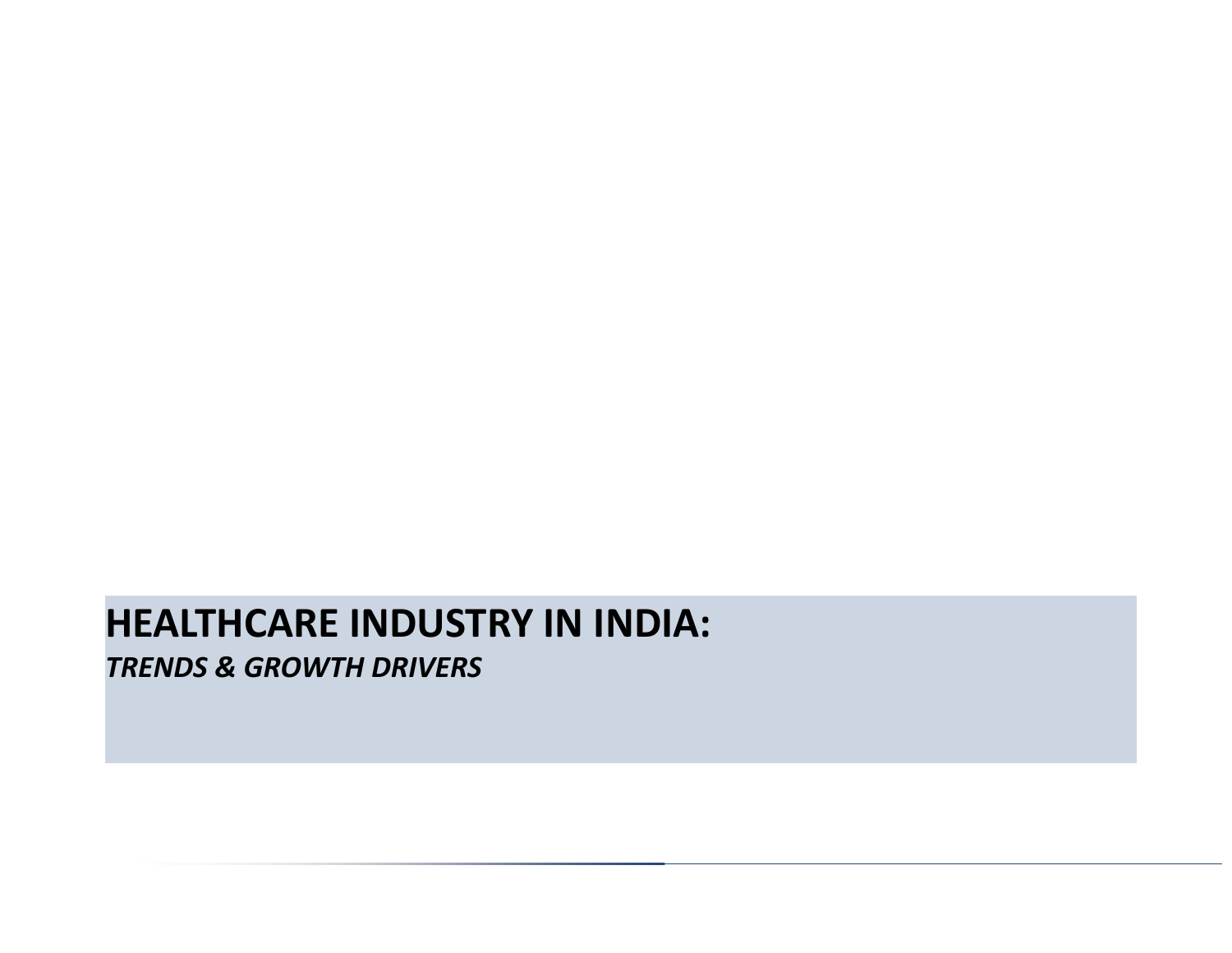# **The Indian healthcare industry is perched for high growth given the opportunities present in the current landscape**



The Indian Healthcare Industry is at <sup>a</sup> vital juncture, perched for considerable growth till 2020. Healthcare expenditure in India being among the lowest globally, offers tremendous scope and opportunity to the industry stakeholders, especially in the private sector. The key drivers shall be:

- Conducive demographics
- •Per capital spend on healthcare
- •Rising incidences of lifestyle diseases
- •Increasing penetration of health insurance
- •Growth of medical tourism

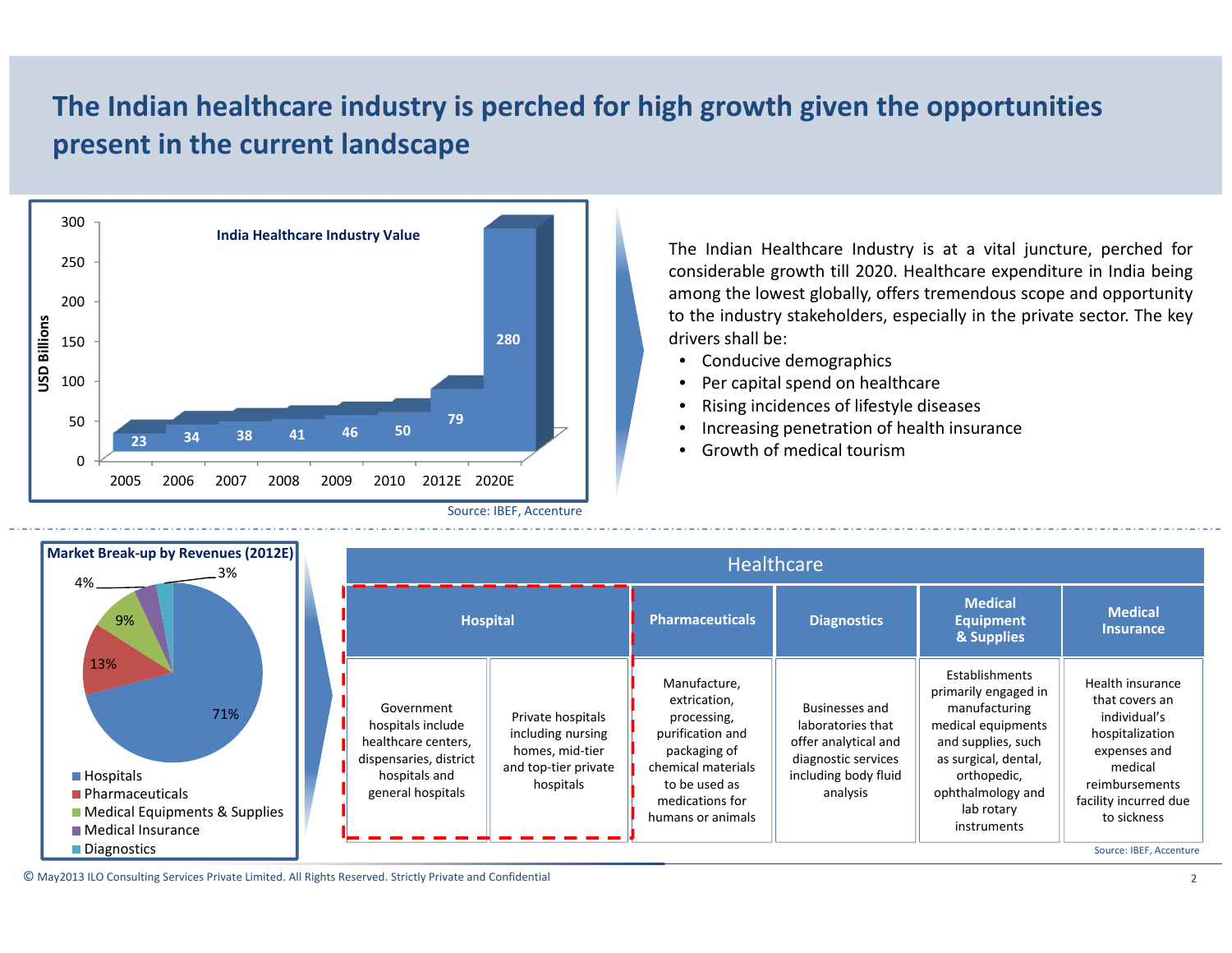### **The conducive Demographics of India will fuel the growth of the healthcare demands in the country**



#### **Population Growth**

- $\bullet$  The Indian population has grown from 1,024 million in 2000 to 1,191 million in 2010 and is expected to reach 1,266 million by 2015 at <sup>a</sup> CAGR of 1.3% over 2010‐2015
- Increasing population will impose pressure on the already inadequate health care infrastructure, creating <sup>a</sup> severe need for more hospital beds
- India's average life expectancy has increased from 57 years in 1990 to 65 years in 2009. This, coupled with <sup>a</sup> declining population growth rate, implies that the number of people in old age groups (> 60 years) is likely to increase
	- Population above the age of 60 is likely to double from 96.4 million in 2010 to 192.7 million in 2030

**A rapidly growing and ageing population shall boost the demand for healthcare services**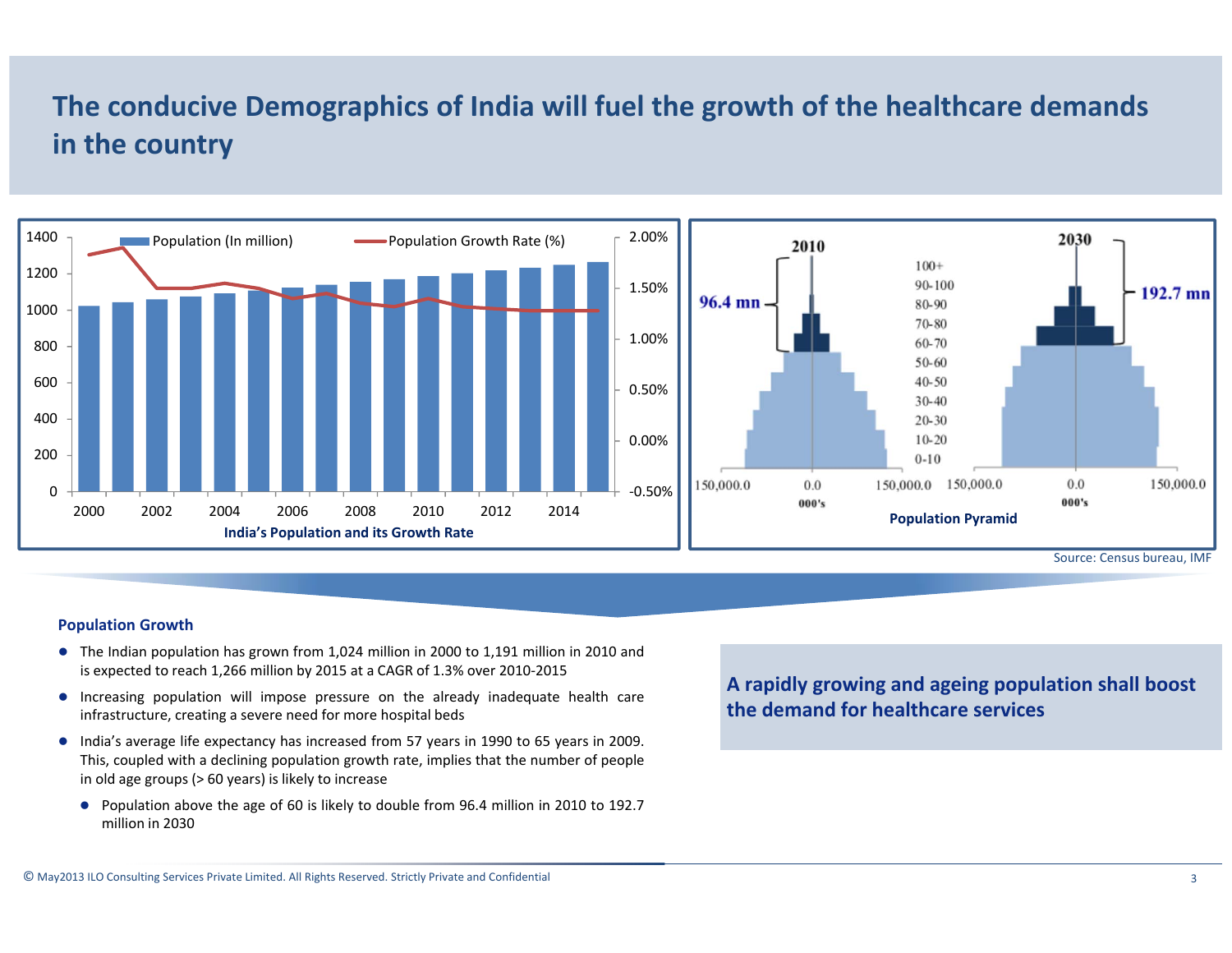#### **India's growth is increasingly being driven by tier‐2 cities having burgeoning demands**



- Rural households constitute 70% of the population. Therefore, despite lower incomes, rural households account for 57% of theconsumption
- As enumerated earlier, incomes are expected to rise at <sup>a</sup> faster pace in urban areas. Accordingly, by 2025, 62% of the consumption would be attributable to urban households
- Within urban areas, the top 8 cities will remain dominant locations for upper income global consumers. However, middle tier and smaller cities are expected to emerge as attractive markets due to population numbers and middle class customers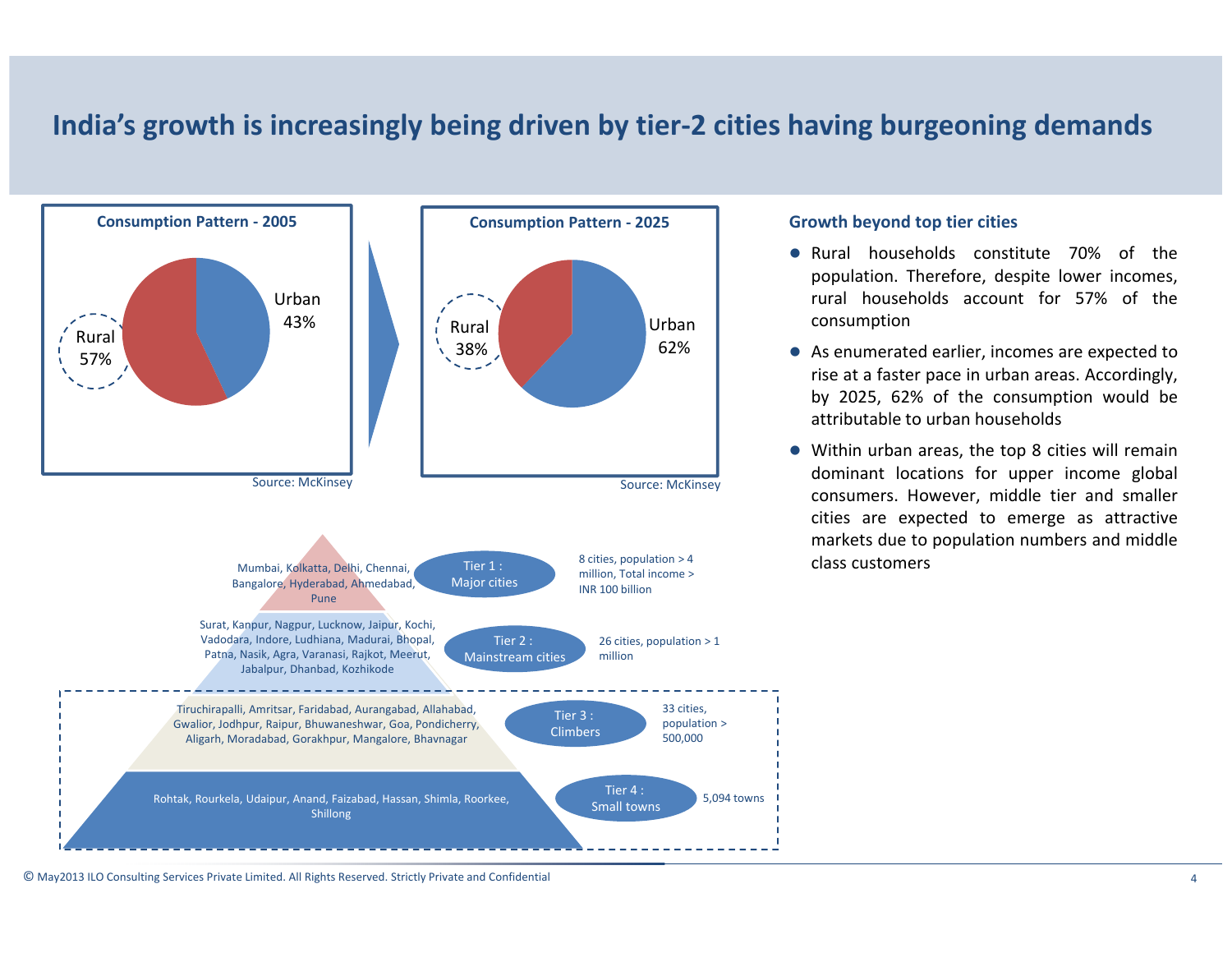# **The rising affluence in India will propel demand for more goods & services including healthcare services**





#### **Rising incomes**

- $\bullet$  With an increase in GDP growth, income distribution is also expected to show a positive trend. 15% of the population is expected to be in the high income **bracket (>USD 10,000)** in 2020 as compared to 4% in 2010 and 2% in 2005
- z **The middle class in India is also expected to increase** along with the growing household income. Around 65% of the population is estimated to be in the middle class (USD 2,500 – USD 10,000) by 2020 of which 32% are expected to be upper middle class (USD 5,000 – 10,000)
- $\bullet$  Currently 5.4 million households have an income of higher than INR 1 million while 119.6 million households have an income less than INR 75,000 per annum. By 2019‐ 2020 the number of households in the former category are expected to increase to 16.1 while those in the latter category are expected to dwindle to 88 million

© May2013 ILO Consulting Services Private Limited. All Rights Reserved. Strictly Private and Confidential 5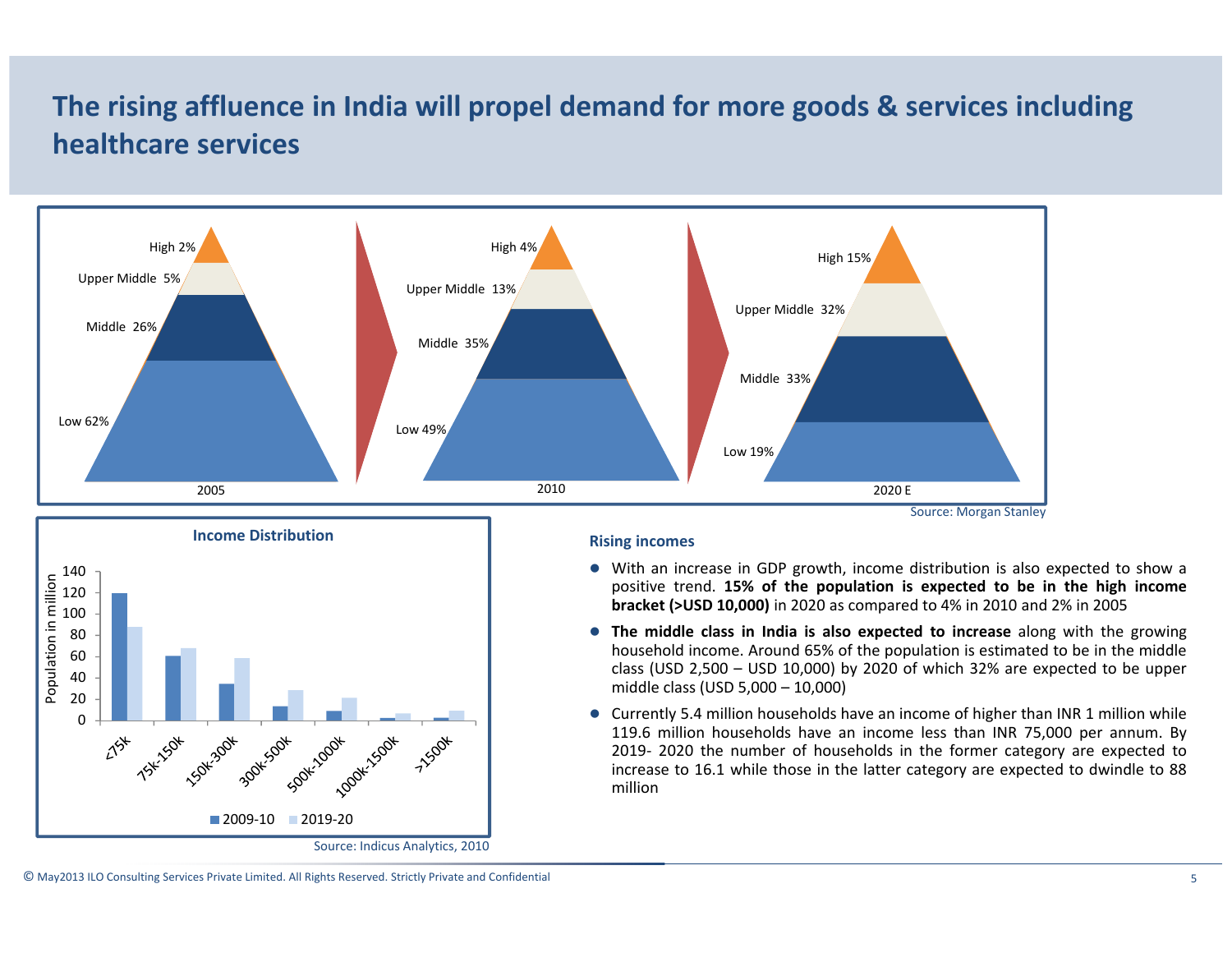#### **The rising incomes will lead to greater affordability of healthcare services**



#### **Affluence Leading to Health Consciousness**

- $\bullet$  In the recent decade, India has witnessed rapid growth in income levels and wealth
	- GDP per capita has grown from USD 729 in 2005 to USD 1,375 in 2010 and is expected to reach USD 2,226 by 2015
- Increase in wealth and standard of living has led to greater health awareness. resulting in healthcare spending
	- Health care expenditure per capita has increased from USD 27 in 2004 to USD 45 in 2009
- Rising affordability and the resultant quality consciousness along with increasing healthcare spending is <sup>a</sup> major factor that will drive the demand in the health care Industry

**Increasing ability to pay and <sup>a</sup> growing attention to quality of life is expected to increase health expenditure per capita**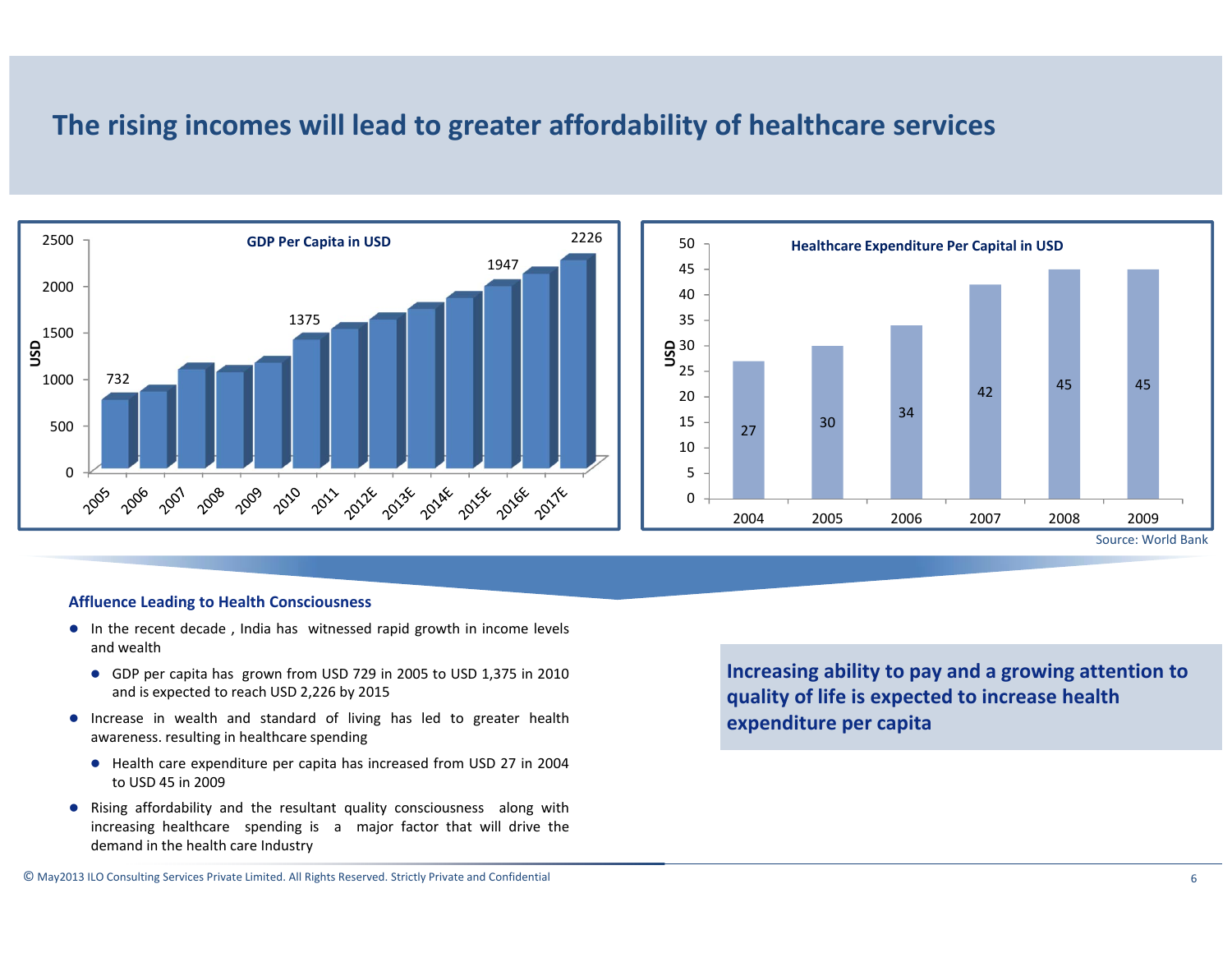### **The increase in lifestyle diseases will trigger additional need for specialized treatments**





#### **Accelerating Incidence of Lifestyle Diseases**

- India is experiencing fast growth in number of people suffering from lifestyle related diseases
	- Percentage of population suffering from cardiac diseases, diabetes, obesity and cancer are expected to rise from 7.7% in 2005 to 11.6% in 2015
- $\bullet$  As of 2008 lifestyle related diseases comprise 13% of total ailments in India, which is expected to increase to 20% by 2018
- This increase will trigger an additional demand for specialized treatment
- $\bullet$  This will lead to increasing margins for hospitals since these are high margin of the disease spectrum

**Increase in aliments requiring super speciality treatment shall increase margins for private hospitals**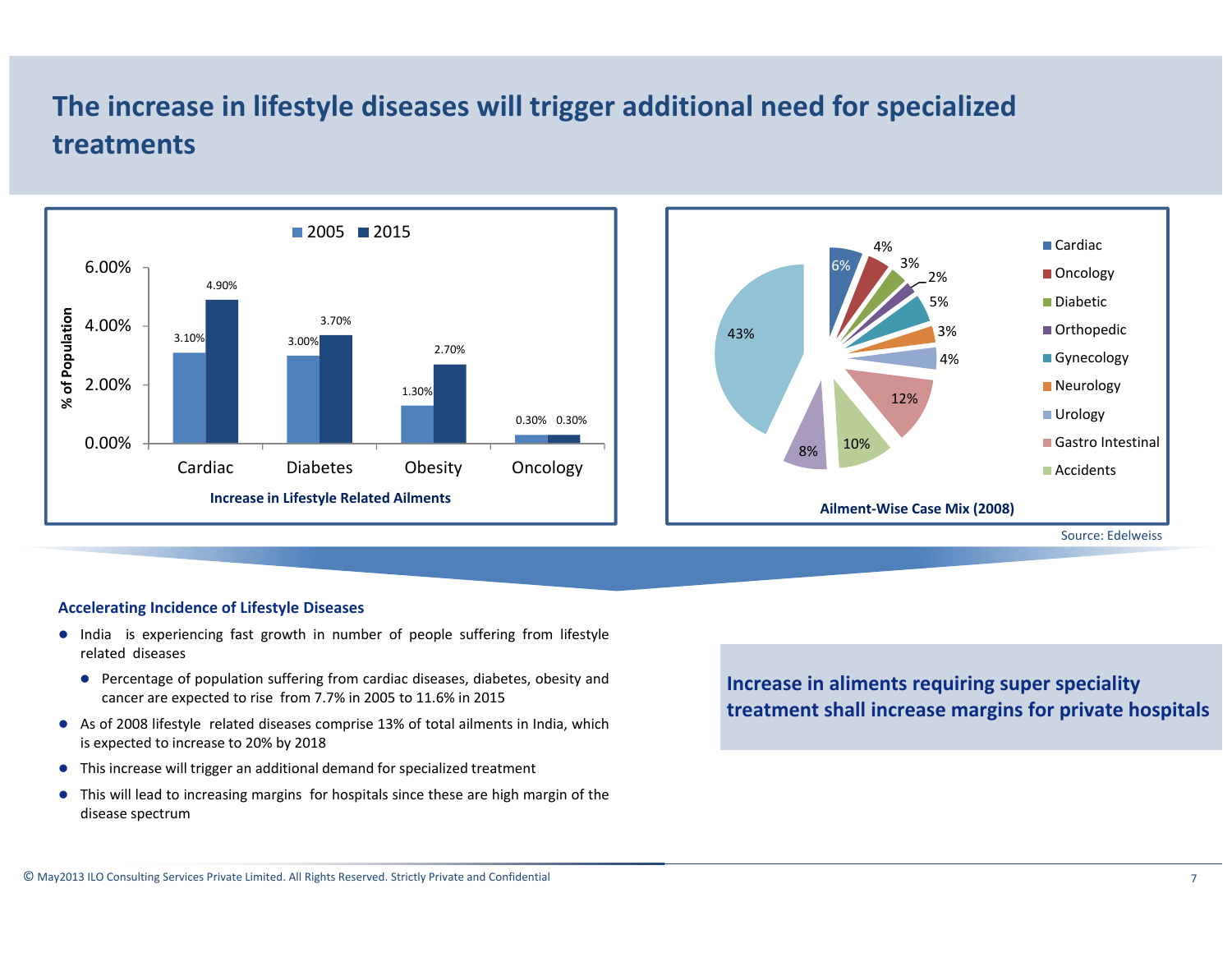### **The growing health insurance spend and the comparative cost advantage of healthcare services in India will lead to an increase in the value of the healthcare industry**



#### **Rising Health Insurance**

- $\bullet$  Health Insurance is gaining high momentum in India
- Reduction in out-of-pocket expenses on health from 92.2% (in 2000) to 74.4% (in 2008) clearly indicates the increase in health insurance
- Penetration of health insurance will significantly increase affordability of health care services, ultimately resulting in improving the quality of healthcare

#### **Medical Tourism – Lower Cost to Enable Growth**

- Treatment for major surgeries in India cost approx. 20% of that in developed countries; further, the Indian tertiary and specialty hospitals boast of high level of quality
- O Medical tourism is attractive for patients from developed countries (cost advantage) and emerging countries (better quality). India's huge expat population in itself is an important target market

**Increase in health insurance is projected to increase affordability resulting in higher healthcare expenditure.**

**Medical tourism shall augment existing revenue for hospitals**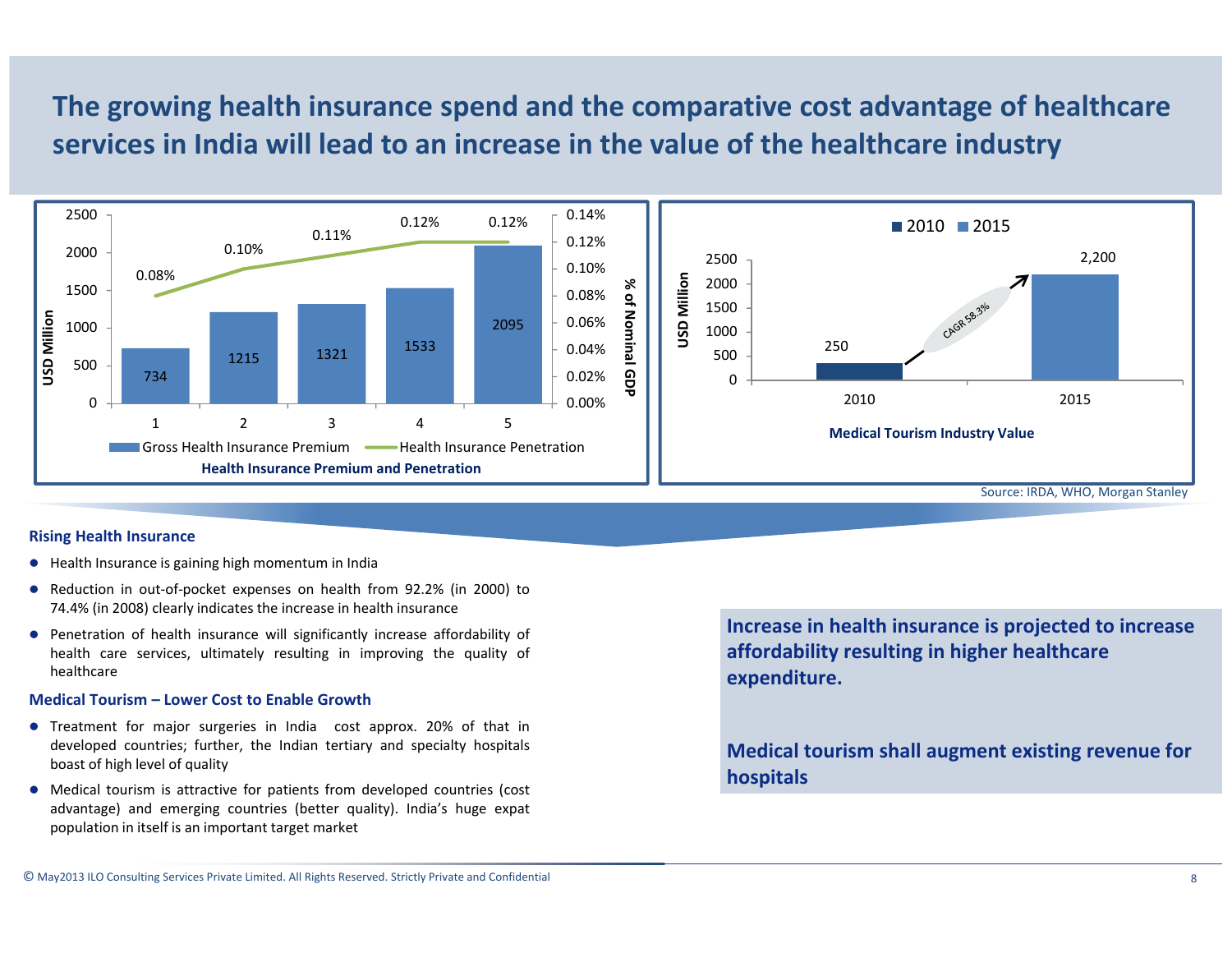## **India's Medical Tourism Industry is burgeoning due to its significant cost advantage as compared to its neighbors and other nations**

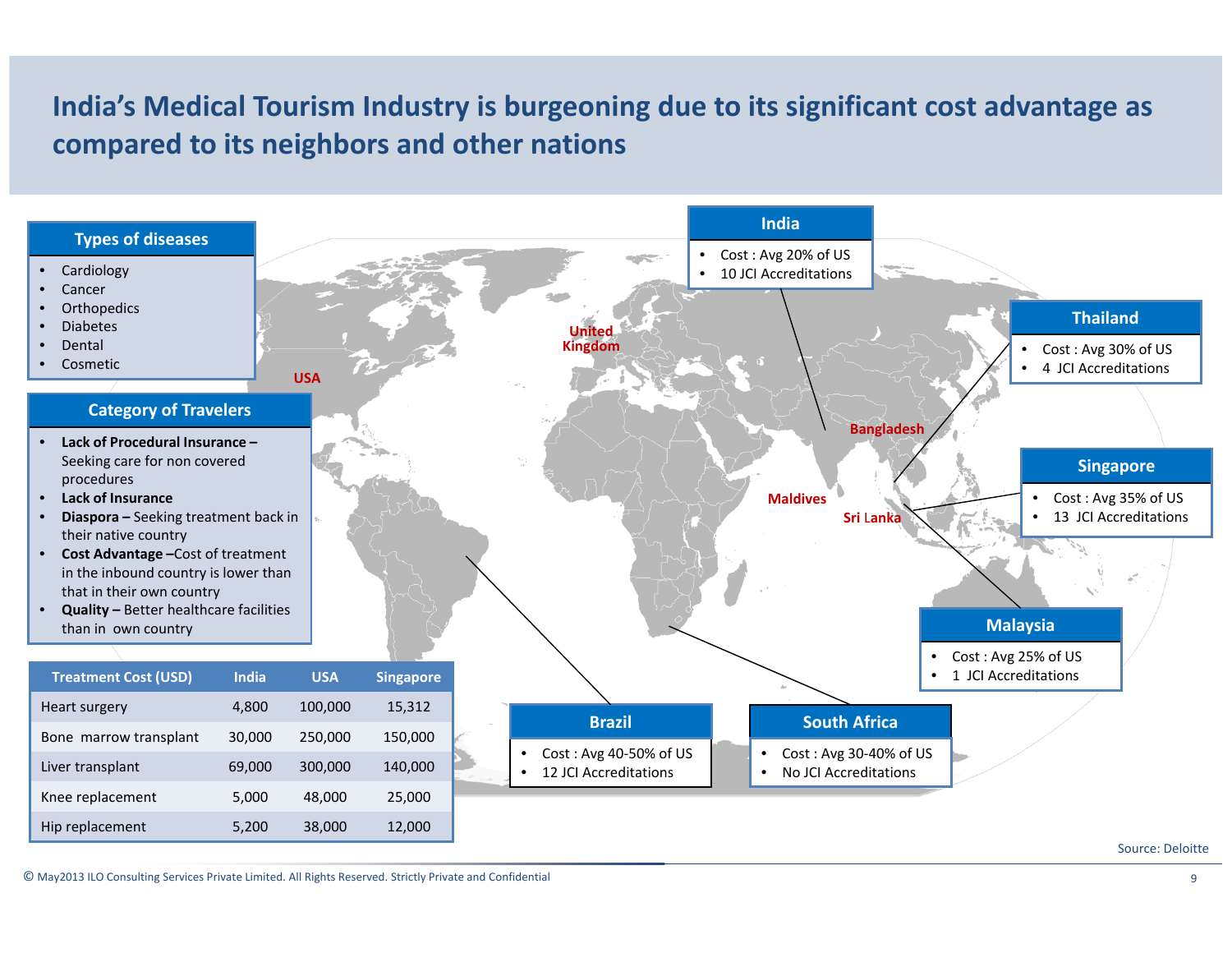# **The inadequacy of the public sector in meeting healthcare demands is being severely felt and there is <sup>a</sup> case for new investments by the private sector in the healthcare industry**

The penetration of healthcare infrastructure and manpower in India is lower than that of developed countries and even lower than other developing countries

| <b>Indicators</b>                        | Year | <b>India</b> | <b>USA</b> | <b>UK</b> | <b>China</b> |
|------------------------------------------|------|--------------|------------|-----------|--------------|
| Hospital Bed Density (per 10,000)        | 2009 | 12           |            | 39        | 30           |
| Doctor Density (per 10,000)              | 2009 |              | 27         |           | 14           |
| Births attended by skilled personnel (%) | 2009 | 47           | 99         | <b>NA</b> | 98           |

1 per cent of India's GDP is spent on health, whereas France spends 10.4 per cent and Japan spends 8 per cent.

| <b>Parameter</b> | Total Requirement | Gap       |
|------------------|-------------------|-----------|
| Physicians       | 1,024,058         | 993,500   |
| <b>Nurses</b>    | 2,624,468         | 2,510,250 |



| <b>Infrastructure / Services</b>             | % of Villages    |  |  |
|----------------------------------------------|------------------|--|--|
| Having any health provider                   | 95.3%            |  |  |
| Having trained birth attendant               | 37.5%            |  |  |
| Having a doctor (private or visiting doctor) | 43.5%            |  |  |
| Having a private doctor                      | 30.5%            |  |  |
| Having a visiting doctor                     | 25.0%            |  |  |
|                                              | Data as per 2011 |  |  |

#### **Inadequacy of Public Sector – An opportunity for Private Sector**

- $\bullet$  Healthcare has received inadequate attention from the government in India
	- Indian government spends 4.1% of its total budget on healthcare, compared to <sup>a</sup> Global average of 13.9%
	- The government contributes only 32.8% of total healthcare costs, compared to 60.5% globally
- Government run healthcare facilities are not well managed, and are known to have poor quality of services and inadequate infrastructure
- $\bullet$  The shortage is more severe in rural areas, where only 43.5% villages in the country have <sup>a</sup> doctor
- Bridging the gap requires high investments; this opportunity can be capitalized by private players to expand operations into smaller towns which lack good quality private hospitals

© May2013 ILO Consulting Services Private Limited. All Rights Reserved. Strictly Private and Confidential 10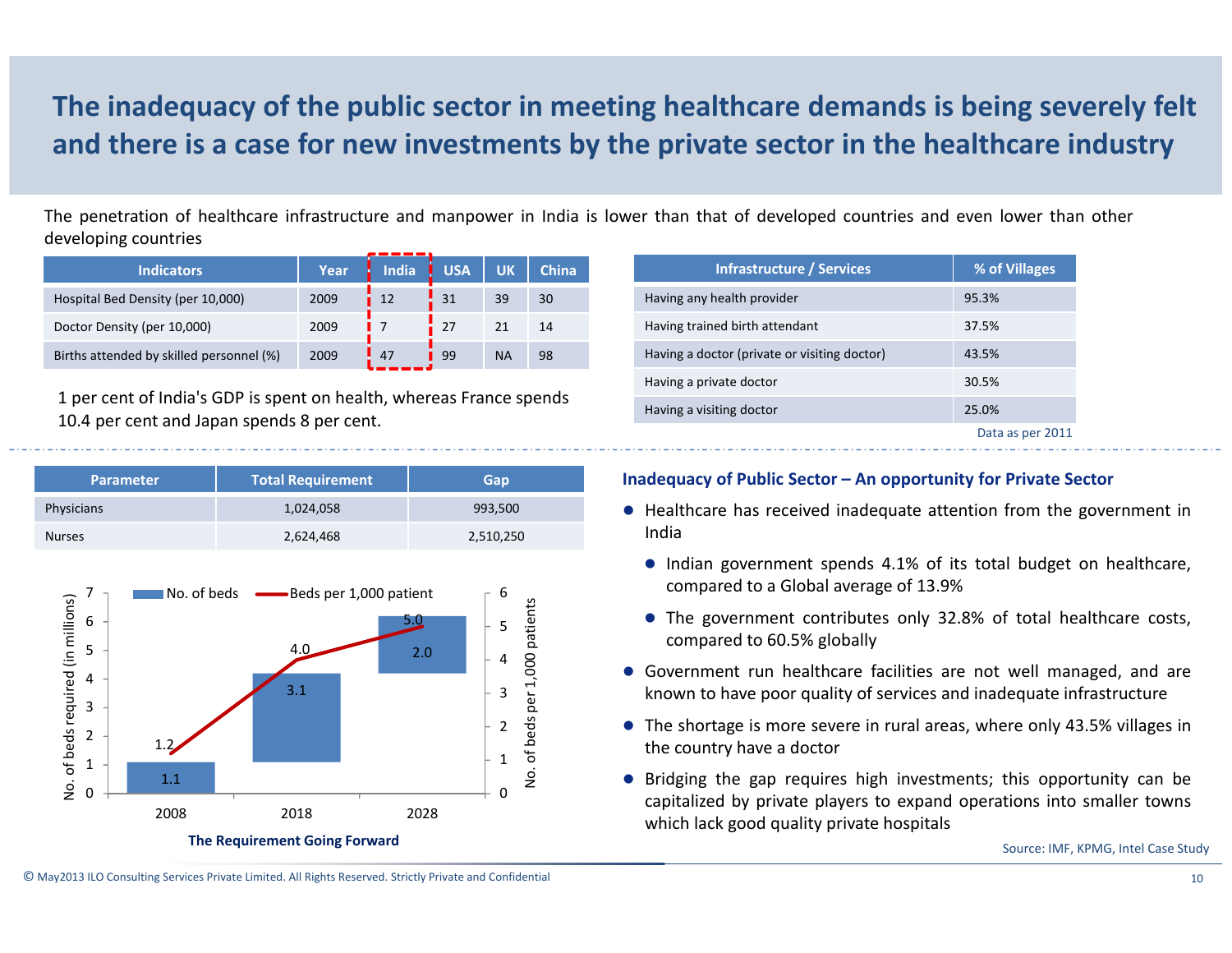## **The current state of healthcare infrastructure in India needs improvement and the private sector has to play <sup>a</sup> key role in this development**

- The private sector accounts for more than 80% of total healthcare spending in India. Also, nearly 75 per cent of all the hospitals and 40 per cent of hospital beds in the country are in the private sector.
	- o The private sector provides 60 per cent of all out‐patient care in India and as much as 40 per cent of all in‐patient care.
	- o Most private hospitals operate as <sup>a</sup> proprietorship or partnership business.
	- o Corporate hospitals account for approximately 10.4% of the total number of hospitals.
- According to 2001 population norms, there is still a shortage of 4,477 primary healthcare centre and 2,337 community healthcare centre. India would require 1.75 million beds by 2025.
	- o Over 6,800 more hospitals are needed in India to provide basic health facilities to people in rural areas.
	- o There is <sup>a</sup> shortage of 350,000 nurses in India, partly because many qualified nurses leave for better prospects abroad.
	- o The nurse‐doctor ratio in India is 1.5, compared to 3:1 in developed countries.
	- o During the last five years rural health sector has been added with 15,000 health sub‐centre and 28,000 nurses and midwives.
	- o As per records of 2010, as far as rural health infrastructure is concerned maximum number of District Hospitals (21.1%), Community Health Centers (11.4%) Primary Health Centers (15.6%) and Sub‐Centers (13.9%) are in Uttar Pradesh.
- There is an increasing trend for the number of allopathic medical colleges and the number of admissions in 1st year of MBBS course since 2000-01 to 2009‐10,
	- o Number of admissions in 1st year of MBBS course increased from 18.17 thousand to 34.60 thousand during the same period.
	- o Similar trend can be seen in the number of colleges imparting BDS courses (increased from 135 in 2000‐01 to 290 in 2009‐10), the number of admission therein increased from 8.34 thousand to 23.52 thousand,
	- o The number of colleges imparting MDS course increased from 49 to 122, the number of admission therein increased from 859 to 2365 from 2000‐01 to 2008‐09.